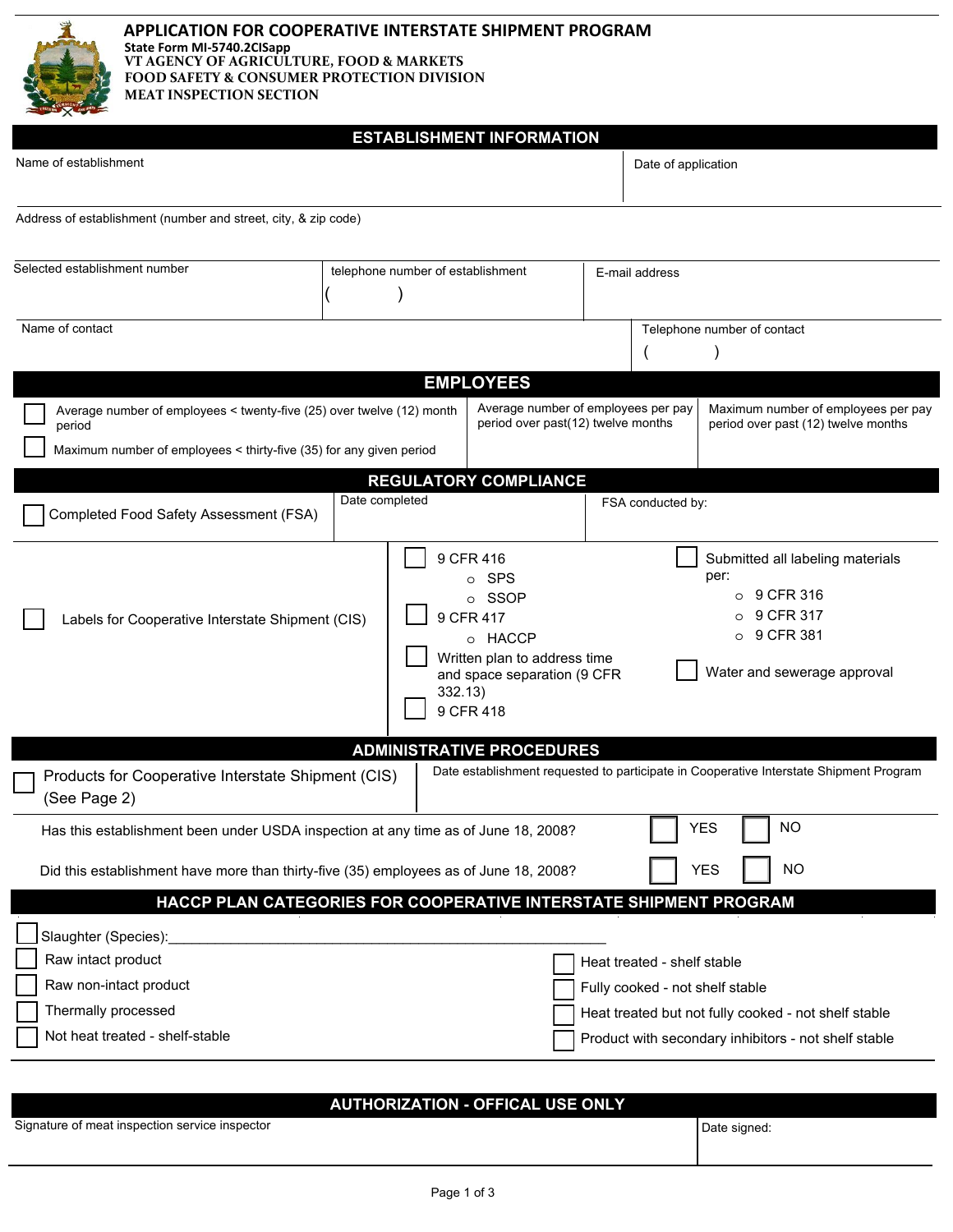| <b>ADMINISTRATIVE PROCEDURES (continued)</b> |                            |                      |  |  |  |  |
|----------------------------------------------|----------------------------|----------------------|--|--|--|--|
| <b>PRODUCT NAME</b>                          | <b>HACCP PLAN CATEGORY</b> | <b>DATE APPROVED</b> |  |  |  |  |
|                                              |                            |                      |  |  |  |  |
|                                              |                            |                      |  |  |  |  |
|                                              |                            |                      |  |  |  |  |
|                                              |                            |                      |  |  |  |  |
|                                              |                            |                      |  |  |  |  |
|                                              |                            |                      |  |  |  |  |
|                                              |                            |                      |  |  |  |  |
|                                              |                            |                      |  |  |  |  |
|                                              |                            |                      |  |  |  |  |
|                                              |                            |                      |  |  |  |  |
|                                              |                            |                      |  |  |  |  |
|                                              |                            |                      |  |  |  |  |
|                                              |                            |                      |  |  |  |  |
|                                              |                            |                      |  |  |  |  |
|                                              |                            |                      |  |  |  |  |
|                                              |                            |                      |  |  |  |  |
|                                              |                            |                      |  |  |  |  |
|                                              |                            |                      |  |  |  |  |
|                                              |                            |                      |  |  |  |  |
|                                              |                            |                      |  |  |  |  |
|                                              |                            |                      |  |  |  |  |
|                                              |                            |                      |  |  |  |  |
|                                              |                            |                      |  |  |  |  |
|                                              |                            |                      |  |  |  |  |
|                                              |                            |                      |  |  |  |  |
|                                              |                            |                      |  |  |  |  |
|                                              |                            |                      |  |  |  |  |
|                                              |                            |                      |  |  |  |  |
|                                              |                            |                      |  |  |  |  |
|                                              |                            |                      |  |  |  |  |
|                                              |                            |                      |  |  |  |  |